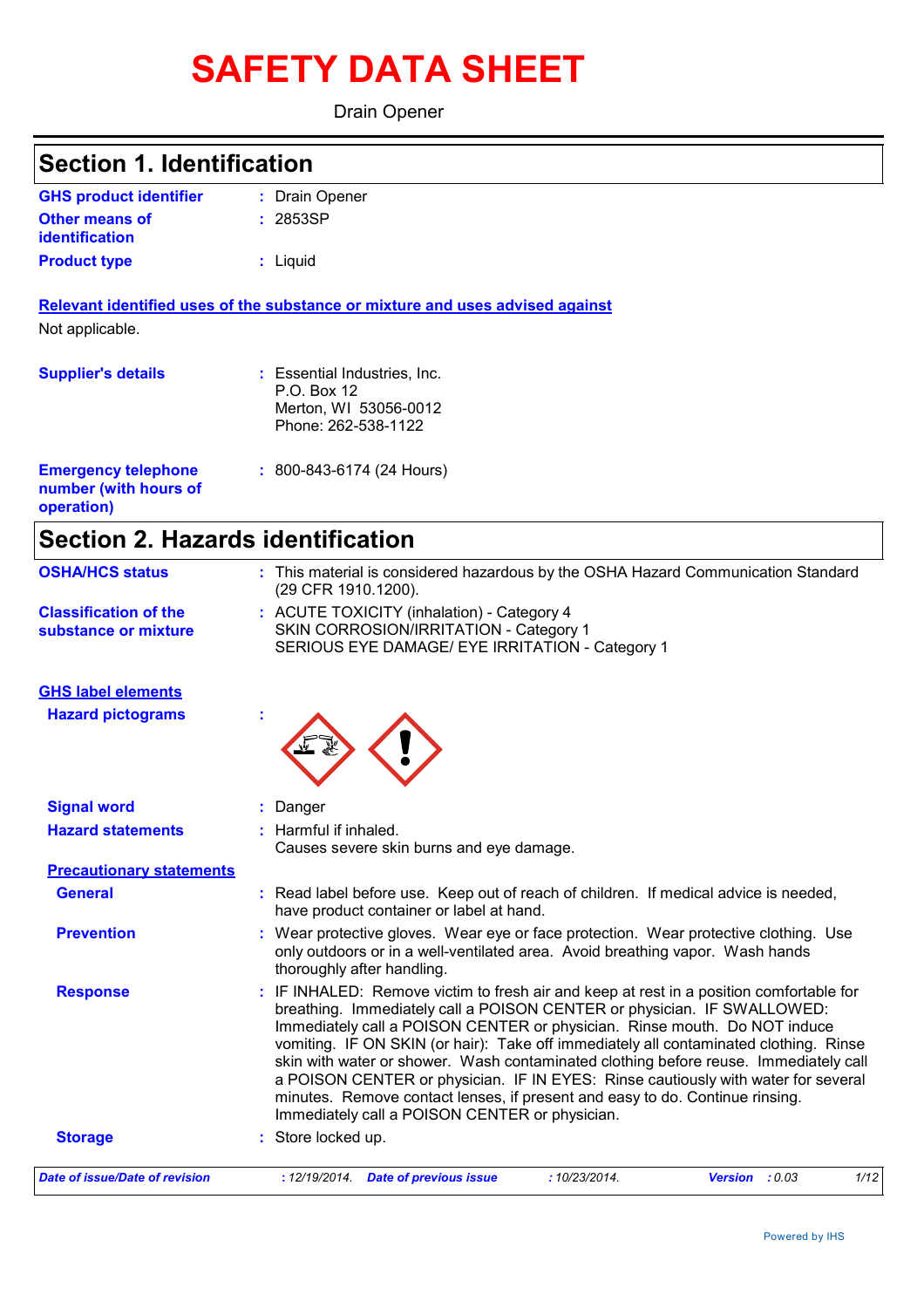## **Section 2. Hazards identification**

**Disposal <b>:** Dispose of contents and container in accordance with all local, regional, national and international regulations.

#### **Hazards not otherwise classified**

## **Section 3. Composition/information on ingredients**

**:** None known.

| Substance/mixture     | : Mixture       |
|-----------------------|-----------------|
| <b>Other means of</b> | : Not available |
| <i>identification</i> |                 |

#### **CAS number/other identifiers**

| <b>CAS number</b>          | : Not applicable |         |                   |
|----------------------------|------------------|---------|-------------------|
| <b>Product code</b>        | 2853SP           |         |                   |
| <b>Ingredient name</b>     |                  | %       | <b>CAS number</b> |
| Sodium hypochlorite, solid |                  | $1 - 5$ | 7681-52-9         |
| sodium hydroxide           |                  | $1 - 5$ | 1310-73-2         |
| potassium hydroxide        |                  | $1 - 5$ | 1310-58-3         |

Any concentration shown as a range is to protect confidentiality or is due to batch variation.

**There are no additional ingredients present which, within the current knowledge of the supplier and in the concentrations applicable, are classified as hazardous to health or the environment and hence require reporting in this section.**

**Occupational exposure limits, if available, are listed in Section 8.**

## **Section 4. First aid measures**

#### **Description of necessary first aid measures**

| <b>Eye contact</b>  | : Get medical attention immediately. Call a poison center or physician. Immediately flush<br>eyes with plenty of water, occasionally lifting the upper and lower eyelids. Check for and<br>remove any contact lenses. Continue to rinse for at least 10 minutes. Chemical burns<br>must be treated promptly by a physician.                                                                                                                                                                                                                                                                                                                                                                                                                                                                                                                                                         |
|---------------------|-------------------------------------------------------------------------------------------------------------------------------------------------------------------------------------------------------------------------------------------------------------------------------------------------------------------------------------------------------------------------------------------------------------------------------------------------------------------------------------------------------------------------------------------------------------------------------------------------------------------------------------------------------------------------------------------------------------------------------------------------------------------------------------------------------------------------------------------------------------------------------------|
| <b>Inhalation</b>   | : Get medical attention immediately. Call a poison center or physician. Remove victim to<br>fresh air and keep at rest in a position comfortable for breathing. If it is suspected that<br>fumes are still present, the rescuer should wear an appropriate mask or self-contained<br>breathing apparatus. If not breathing, if breathing is irregular or if respiratory arrest<br>occurs, provide artificial respiration or oxygen by trained personnel. It may be<br>dangerous to the person providing aid to give mouth-to-mouth resuscitation. If<br>unconscious, place in recovery position and get medical attention immediately. Maintain<br>an open airway. Loosen tight clothing such as a collar, tie, belt or waistband.                                                                                                                                                  |
| <b>Skin contact</b> | : Get medical attention immediately. Call a poison center or physician. Flush<br>contaminated skin with plenty of water. Remove contaminated clothing and shoes.<br>Wash contaminated clothing thoroughly with water before removing it, or wear gloves.<br>Continue to rinse for at least 10 minutes. Chemical burns must be treated promptly by a<br>physician. Wash clothing before reuse. Clean shoes thoroughly before reuse.                                                                                                                                                                                                                                                                                                                                                                                                                                                  |
| <b>Ingestion</b>    | : Get medical attention immediately. Call a poison center or physician. Wash out mouth<br>with water. Remove dentures if any. Remove victim to fresh air and keep at rest in a<br>position comfortable for breathing. If material has been swallowed and the exposed<br>person is conscious, give small quantities of water to drink. Stop if the exposed person<br>feels sick as vomiting may be dangerous. Do not induce vomiting unless directed to do<br>so by medical personnel. If vomiting occurs, the head should be kept low so that vomit<br>does not enter the lungs. Chemical burns must be treated promptly by a physician.<br>Never give anything by mouth to an unconscious person. If unconscious, place in<br>recovery position and get medical attention immediately. Maintain an open airway.<br>Loosen tight clothing such as a collar, tie, belt or waistband. |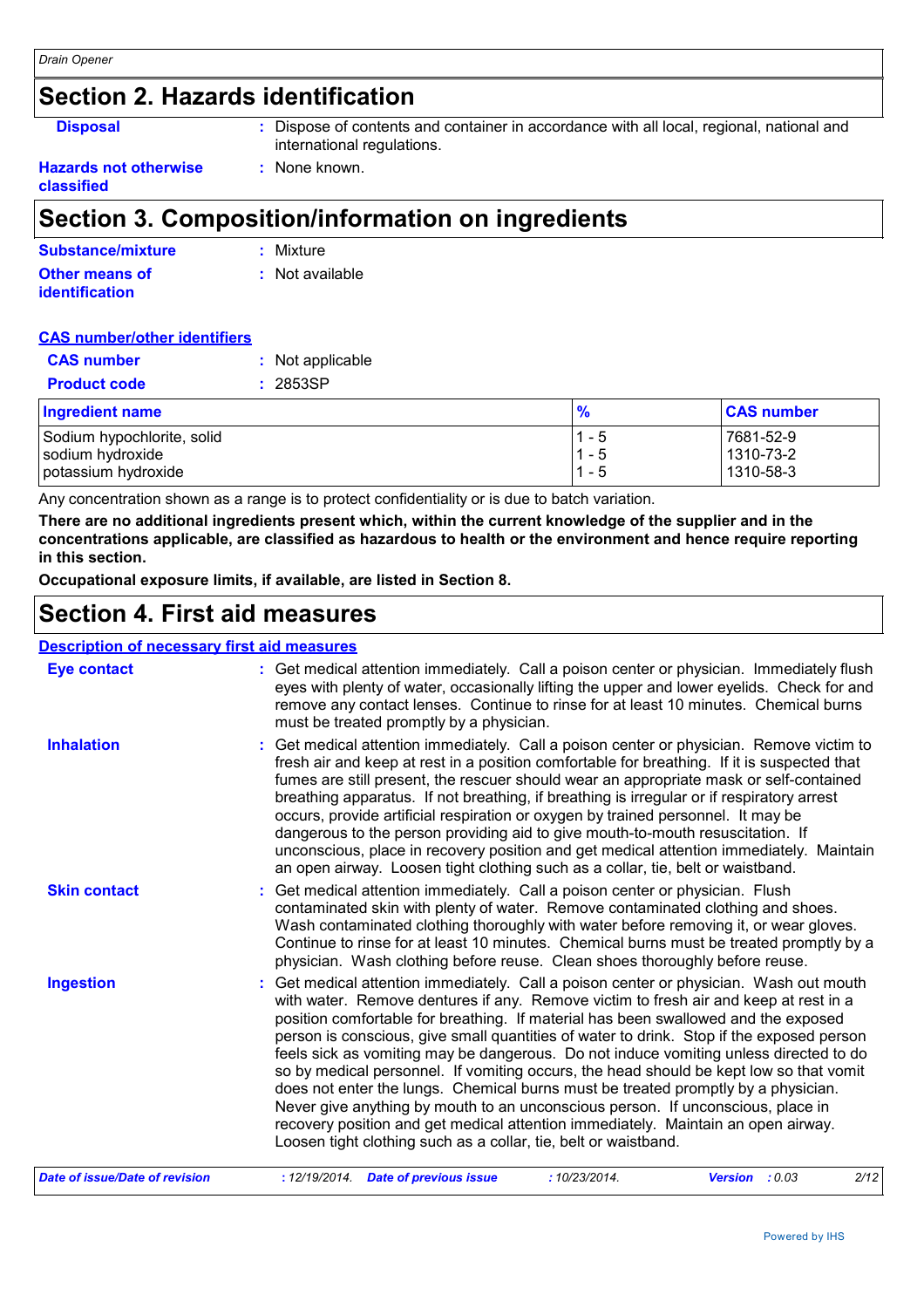## **Section 4. First aid measures**

| <b>Most important symptoms/effects, acute and delayed</b> |                                                                                                                                                                                                                                                                                                                                                                                                                 |
|-----------------------------------------------------------|-----------------------------------------------------------------------------------------------------------------------------------------------------------------------------------------------------------------------------------------------------------------------------------------------------------------------------------------------------------------------------------------------------------------|
| <b>Potential acute health effects</b>                     |                                                                                                                                                                                                                                                                                                                                                                                                                 |
| <b>Eye contact</b>                                        | : Causes serious eye damage.                                                                                                                                                                                                                                                                                                                                                                                    |
| <b>Inhalation</b>                                         | : Harmful if inhaled. May give off gas, vapor or dust that is very irritating or corrosive to<br>the respiratory system.                                                                                                                                                                                                                                                                                        |
| <b>Skin contact</b>                                       | : Causes severe burns.                                                                                                                                                                                                                                                                                                                                                                                          |
| <b>Ingestion</b>                                          | : May cause burns to mouth, throat and stomach.                                                                                                                                                                                                                                                                                                                                                                 |
| Over-exposure signs/symptoms                              |                                                                                                                                                                                                                                                                                                                                                                                                                 |
| <b>Eye contact</b>                                        | : Adverse symptoms may include the following:<br>pain<br>watering<br>redness                                                                                                                                                                                                                                                                                                                                    |
| <b>Inhalation</b>                                         | : No specific data.                                                                                                                                                                                                                                                                                                                                                                                             |
| <b>Skin contact</b>                                       | : Adverse symptoms may include the following:<br>pain or irritation<br>redness<br>blistering may occur                                                                                                                                                                                                                                                                                                          |
| <b>Ingestion</b>                                          | : Adverse symptoms may include the following:<br>stomach pains                                                                                                                                                                                                                                                                                                                                                  |
|                                                           | <b>Indication of immediate medical attention and special treatment needed, if necessary</b>                                                                                                                                                                                                                                                                                                                     |
| <b>Notes to physician</b>                                 | : Treat symptomatically. Contact poison treatment specialist immediately if large<br>quantities have been ingested or inhaled.                                                                                                                                                                                                                                                                                  |
| <b>Specific treatments</b>                                | : No specific treatment.                                                                                                                                                                                                                                                                                                                                                                                        |
| <b>Protection of first-aiders</b>                         | : No action shall be taken involving any personal risk or without suitable training. If it is<br>suspected that fumes are still present, the rescuer should wear an appropriate mask or<br>self-contained breathing apparatus. It may be dangerous to the person providing aid to<br>give mouth-to-mouth resuscitation. Wash contaminated clothing thoroughly with water<br>before removing it, or wear gloves. |

#### **See toxicological information (Section 11)**

## **Section 5. Fire-fighting measures**

| <b>Extinguishing media</b>                             |                                                                                                                                                                                                     |
|--------------------------------------------------------|-----------------------------------------------------------------------------------------------------------------------------------------------------------------------------------------------------|
| <b>Suitable extinguishing</b><br>media                 | : Use an extinguishing agent suitable for the surrounding fire.                                                                                                                                     |
| Unsuitable extinguishing<br>media                      | : None known.                                                                                                                                                                                       |
| <b>Specific hazards arising</b><br>from the chemical   | : In a fire or if heated, a pressure increase will occur and the container may burst.                                                                                                               |
| <b>Hazardous thermal</b><br>decomposition products     | : Decomposition products may include the following materials:<br>halogenated compounds<br>metal oxide/oxides                                                                                        |
| <b>Special protective actions</b><br>for fire-fighters | : Promptly isolate the scene by removing all persons from the vicinity of the incident if<br>there is a fire. No action shall be taken involving any personal risk or without suitable<br>training. |
| Date of issue/Date of revision                         | 3/12<br><b>Date of previous issue</b><br>:10/23/2014.<br>: 12/19/2014.<br><b>Version</b><br>: 0.03                                                                                                  |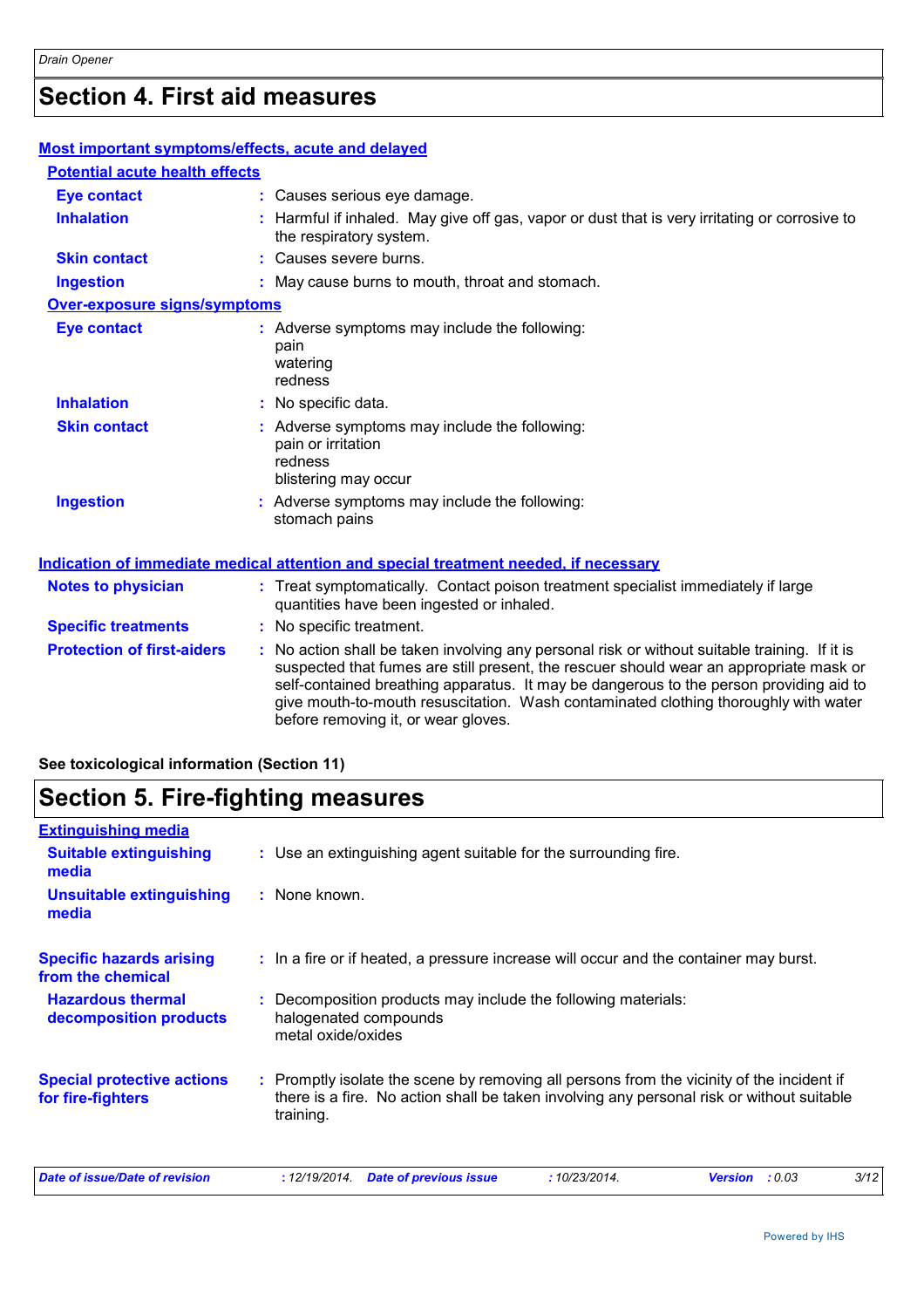## **Section 5. Fire-fighting measures**

Fire-fighters should wear appropriate protective equipment and self-contained breathing **:** apparatus (SCBA) with a full face-piece operated in positive pressure mode. **Special protective equipment for fire-fighters**

### **Section 6. Accidental release measures**

#### **Personal precautions, protective equipment and emergency procedures**

| For non-emergency<br>personnel                               | : No action shall be taken involving any personal risk or without suitable training.<br>Evacuate surrounding areas. Keep unnecessary and unprotected personnel from<br>entering. Do not touch or walk through spilled material. Do not breathe vapor or mist.<br>Provide adequate ventilation. Wear appropriate respirator when ventilation is<br>inadequate. Put on appropriate personal protective equipment. |
|--------------------------------------------------------------|-----------------------------------------------------------------------------------------------------------------------------------------------------------------------------------------------------------------------------------------------------------------------------------------------------------------------------------------------------------------------------------------------------------------|
| For emergency responders                                     | : If specialised clothing is required to deal with the spillage, take note of any information<br>in Section 8 on suitable and unsuitable materials. See also the information in "For non-<br>emergency personnel".                                                                                                                                                                                              |
| <b>Environmental precautions</b>                             | : Avoid dispersal of spilled material and runoff and contact with soil, waterways, drains<br>and sewers. Inform the relevant authorities if the product has caused environmental<br>pollution (sewers, waterways, soil or air).                                                                                                                                                                                 |
| <b>Methods and materials for containment and cleaning up</b> |                                                                                                                                                                                                                                                                                                                                                                                                                 |
| <b>Small spill</b>                                           | : Stop leak if without risk. Move containers from spill area. Dilute with water and mop up<br>if water-soluble. Alternatively, or if water-insoluble, absorb with an inert dry material and<br>place in an appropriate waste disposal container. Dispose of via a licensed waste<br>disposal contractor.                                                                                                        |
| Large spill                                                  | : Stop leak if without risk. Move containers from spill area. Approach release from<br>upwind Drovent entry into sewers water courses basements or confined areas Mash                                                                                                                                                                                                                                          |

upwind. Prevent entry into sewers, water courses, basements or confined areas. Wash spillages into an effluent treatment plant or proceed as follows. Contain and collect spillage with non-combustible, absorbent material e.g. sand, earth, vermiculite or diatomaceous earth and place in container for disposal according to local regulations (see Section 13). Dispose of via a licensed waste disposal contractor. Contaminated absorbent material may pose the same hazard as the spilled product. Note: see Section 1 for emergency contact information and Section 13 for waste disposal.

## **Section 7. Handling and storage**

| <b>Precautions for safe handling</b>                                             |                                                                                                                                                                                                                                                                                                                                                                                                                                                                                                                                    |
|----------------------------------------------------------------------------------|------------------------------------------------------------------------------------------------------------------------------------------------------------------------------------------------------------------------------------------------------------------------------------------------------------------------------------------------------------------------------------------------------------------------------------------------------------------------------------------------------------------------------------|
| <b>Protective measures</b>                                                       | : Put on appropriate personal protective equipment (see Section 8). Do not get in eyes or<br>on skin or clothing. Do not breathe vapor or mist. Do not ingest. Use only with<br>adequate ventilation. Wear appropriate respirator when ventilation is inadequate. Keep<br>in the original container or an approved alternative made from a compatible material,<br>kept tightly closed when not in use. Keep away from acids. Empty containers retain<br>product residue and can be hazardous. Do not reuse container.             |
| <b>Advice on general</b><br>occupational hygiene                                 | : Eating, drinking and smoking should be prohibited in areas where this material is<br>handled, stored and processed. Workers should wash hands and face before eating,<br>drinking and smoking. Remove contaminated clothing and protective equipment before<br>entering eating areas. See also Section 8 for additional information on hygiene<br>measures.                                                                                                                                                                      |
| <b>Conditions for safe storage,</b><br>including any<br><b>incompatibilities</b> | : Store in accordance with local regulations. Store in original container protected from<br>direct sunlight in a dry, cool and well-ventilated area, away from incompatible materials<br>and food and drink. Store locked up. Separate from acids. Keep container tightly<br>closed and sealed until ready for use. Containers that have been opened must be<br>carefully resealed and kept upright to prevent leakage. Do not store in unlabeled<br>containers. Use appropriate containment to avoid environmental contamination. |

| Date of issue/Date of revision | : 12/19/2014 Date of previous issue | 10/23/2014. | <b>Version</b> : 0.03 |  |
|--------------------------------|-------------------------------------|-------------|-----------------------|--|
|--------------------------------|-------------------------------------|-------------|-----------------------|--|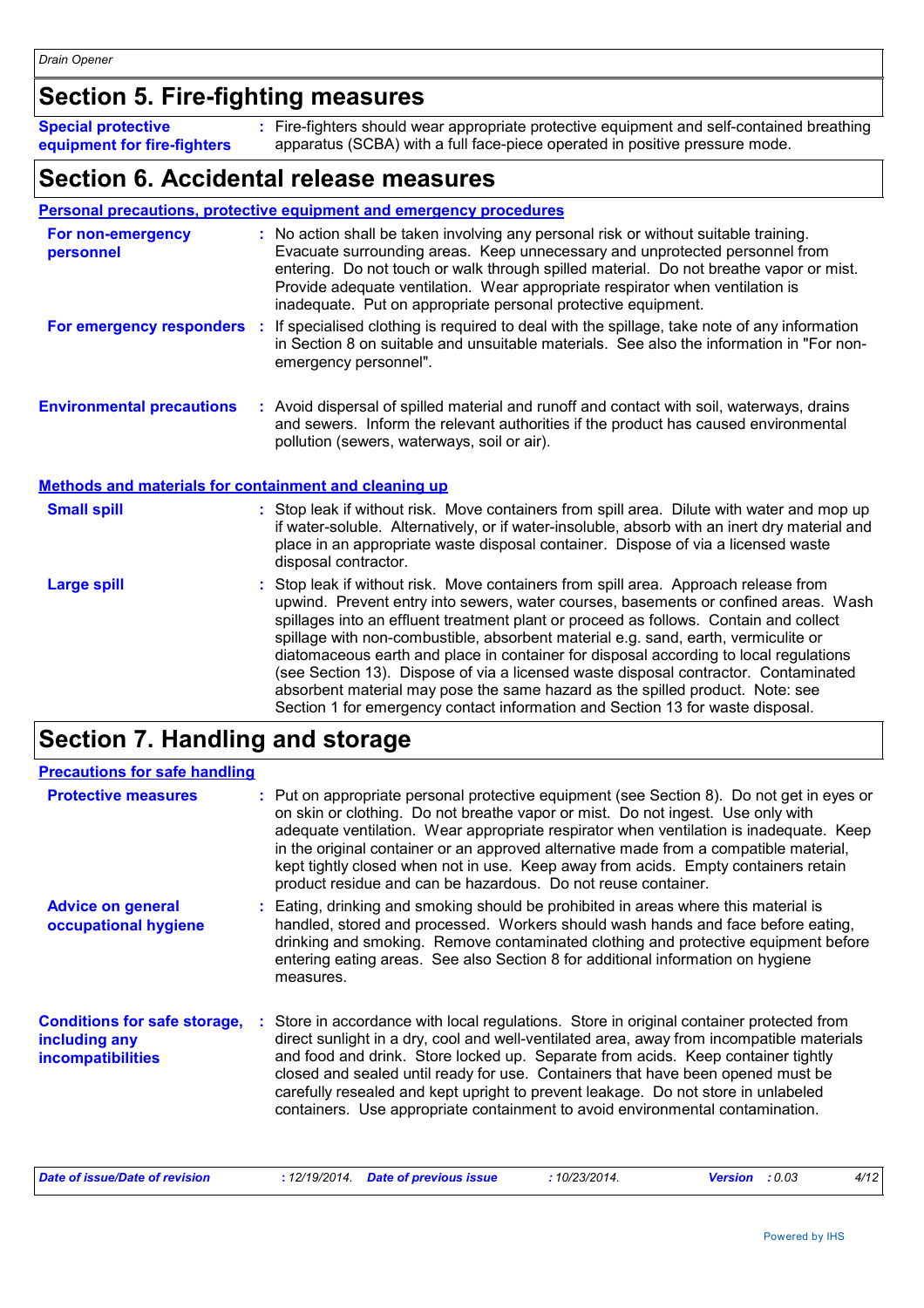## **Section 8. Exposure controls/personal protection**

#### **Control parameters**

#### **Occupational exposure limits**

| <b>Ingredient name</b>                     |                                                | <b>Exposure limits</b>                                                                                                                                                                                                                                                                                                                                                                                                                                                                                                                                                                                                 |                                                                                                                                                                                                 |      |
|--------------------------------------------|------------------------------------------------|------------------------------------------------------------------------------------------------------------------------------------------------------------------------------------------------------------------------------------------------------------------------------------------------------------------------------------------------------------------------------------------------------------------------------------------------------------------------------------------------------------------------------------------------------------------------------------------------------------------------|-------------------------------------------------------------------------------------------------------------------------------------------------------------------------------------------------|------|
| Sodium hypochlorite, solid                 |                                                |                                                                                                                                                                                                                                                                                                                                                                                                                                                                                                                                                                                                                        | AIHA WEEL (United States, 10/2011).                                                                                                                                                             |      |
| sodium hydroxide                           |                                                | STEL: 2 mg/m <sup>3</sup> 15 minutes.<br>C: $2 \text{ mg/m}^3$                                                                                                                                                                                                                                                                                                                                                                                                                                                                                                                                                         | ACGIH TLV (United States, 6/2013).<br>OSHA PEL 1989 (United States, 3/1989).                                                                                                                    |      |
| potassium hydroxide                        |                                                | CEIL: 2 mg/m <sup>3</sup><br>CEIL: 2 mg/m <sup>3</sup><br>TWA: 2 mg/m <sup>3</sup> 8 hours.<br>$C: 2$ mg/m <sup>3</sup><br>CEIL: 2 mg/m <sup>3</sup><br>TWA: 2 mg/m <sup>3</sup> 10 hours.                                                                                                                                                                                                                                                                                                                                                                                                                             | NIOSH REL (United States, 10/2013).<br>OSHA PEL (United States, 2/2013).<br>ACGIH TLV (United States, 6/2013).<br>OSHA PEL 1989 (United States, 3/1989).<br>NIOSH REL (United States, 10/2013). |      |
| <b>Appropriate engineering</b><br>controls | recommended or statutory limits.               | : Use only with adequate ventilation. Use process enclosures, local exhaust ventilation or<br>other engineering controls to keep worker exposure to airborne contaminants below any                                                                                                                                                                                                                                                                                                                                                                                                                                    |                                                                                                                                                                                                 |      |
| <b>Environmental exposure</b><br>controls  |                                                | : Emissions from ventilation or work process equipment should be checked to ensure<br>they comply with the requirements of environmental protection legislation. In some<br>cases, fume scrubbers, filters or engineering modifications to the process equipment<br>will be necessary to reduce emissions to acceptable levels.                                                                                                                                                                                                                                                                                        |                                                                                                                                                                                                 |      |
| <b>Individual protection measures</b>      |                                                |                                                                                                                                                                                                                                                                                                                                                                                                                                                                                                                                                                                                                        |                                                                                                                                                                                                 |      |
| <b>Hygiene measures</b>                    | showers are close to the workstation location. | : Wash hands, forearms and face thoroughly after handling chemical products, before<br>eating, smoking and using the lavatory and at the end of the working period.<br>Appropriate techniques should be used to remove potentially contaminated clothing.<br>Wash contaminated clothing before reusing. Ensure that eyewash stations and safety                                                                                                                                                                                                                                                                        |                                                                                                                                                                                                 |      |
| <b>Eye/face protection</b>                 |                                                | : Safety eyewear complying with an approved standard should be used when a risk<br>assessment indicates this is necessary to avoid exposure to liquid splashes, mists,<br>gases or dusts. If contact is possible, the following protection should be worn, unless<br>the assessment indicates a higher degree of protection: chemical splash goggles and/<br>or face shield. If inhalation hazards exist, a full-face respirator may be required instead.                                                                                                                                                              |                                                                                                                                                                                                 |      |
| <b>Skin protection</b>                     |                                                |                                                                                                                                                                                                                                                                                                                                                                                                                                                                                                                                                                                                                        |                                                                                                                                                                                                 |      |
| <b>Hand protection</b>                     |                                                | : Chemical-resistant, impervious gloves complying with an approved standard should be<br>worn at all times when handling chemical products if a risk assessment indicates this is<br>necessary. Considering the parameters specified by the glove manufacturer, check<br>during use that the gloves are still retaining their protective properties. It should be<br>noted that the time to breakthrough for any glove material may be different for different<br>glove manufacturers. In the case of mixtures, consisting of several substances, the<br>protection time of the gloves cannot be accurately estimated. |                                                                                                                                                                                                 |      |
| <b>Body protection</b>                     | handling this product.                         | : Personal protective equipment for the body should be selected based on the task being<br>performed and the risks involved and should be approved by a specialist before                                                                                                                                                                                                                                                                                                                                                                                                                                              |                                                                                                                                                                                                 |      |
| <b>Other skin protection</b>               | specialist before handling this product.       | : Appropriate footwear and any additional skin protection measures should be selected<br>based on the task being performed and the risks involved and should be approved by a                                                                                                                                                                                                                                                                                                                                                                                                                                          |                                                                                                                                                                                                 |      |
| Date of issue/Date of revision             | : 12/19/2014 Date of previous issue            | : 10/23/2014.                                                                                                                                                                                                                                                                                                                                                                                                                                                                                                                                                                                                          | Version : 0.03                                                                                                                                                                                  | 5/12 |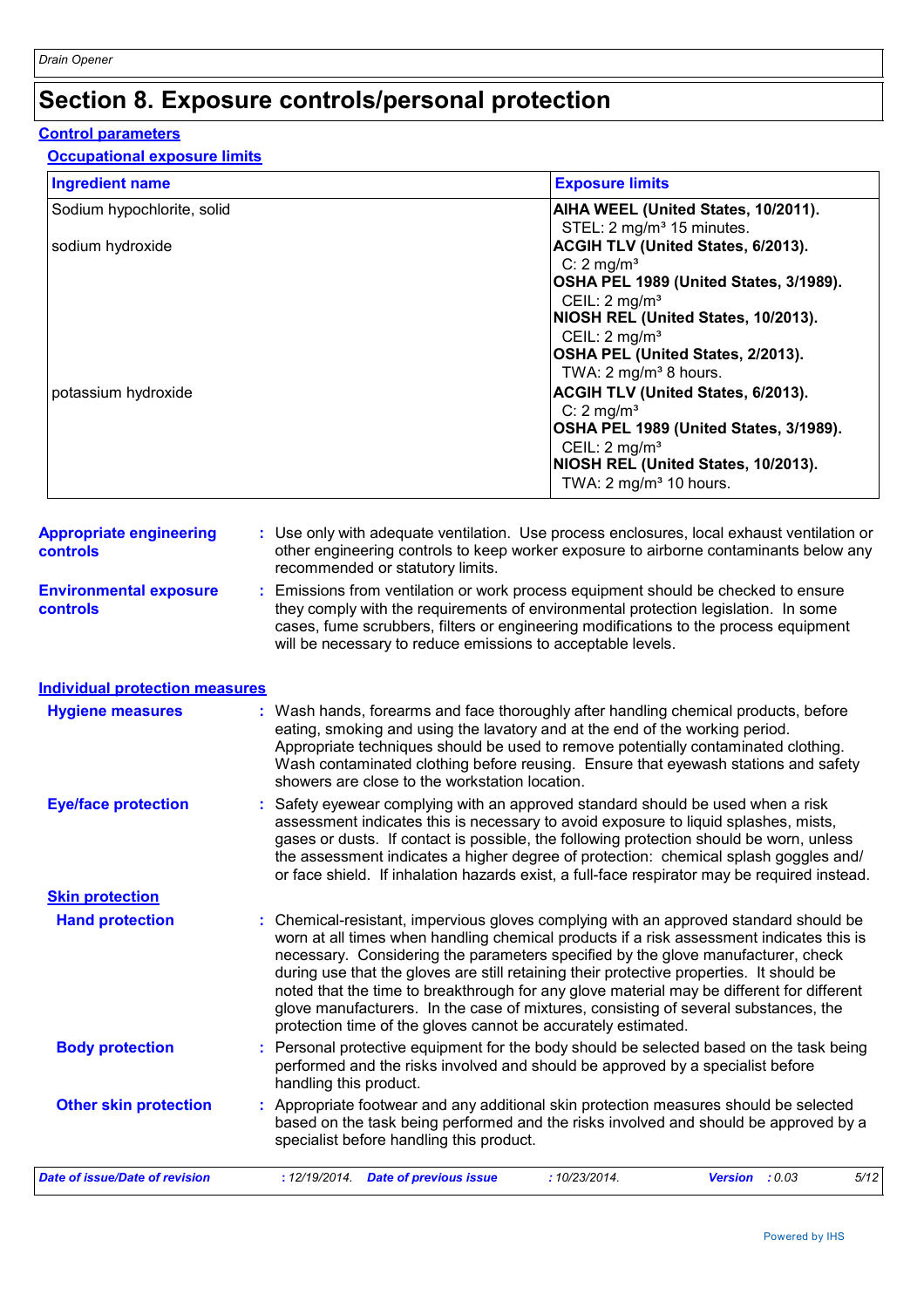### **Section 8. Exposure controls/personal protection**

```
Respiratory protection :
```
Use a properly fitted, air-purifying or air-fed respirator complying with an approved standard if a risk assessment indicates this is necessary. Respirator selection must be based on known or anticipated exposure levels, the hazards of the product and the safe working limits of the selected respirator.

## **Section 9. Physical and chemical properties**

| <b>Appearance</b>                                      |                                                                                                                                                 |
|--------------------------------------------------------|-------------------------------------------------------------------------------------------------------------------------------------------------|
| <b>Physical state</b>                                  | : Liquid                                                                                                                                        |
| <b>Color</b>                                           | Colorless<br>÷.                                                                                                                                 |
| <b>Odor</b>                                            | Chlorine<br>-11                                                                                                                                 |
| <b>Odor threshold</b>                                  | Not available                                                                                                                                   |
| pH                                                     | 12.5 to 13.5                                                                                                                                    |
| <b>Melting point</b>                                   | : $0^{\circ}$ C (32 $^{\circ}$ F)                                                                                                               |
| <b>Boiling point</b>                                   | : $100^{\circ}$ C (212 $^{\circ}$ F)                                                                                                            |
| <b>Flash point</b>                                     | Closed cup: >93.334°C (>200°F)                                                                                                                  |
| <b>Evaporation rate</b>                                | Not available                                                                                                                                   |
| <b>Flammability (solid, gas)</b>                       | Not available                                                                                                                                   |
| <b>Lower and upper explosive</b><br>(flammable) limits | : Not available                                                                                                                                 |
| <b>Vapor pressure</b>                                  | $:$ <4 kPa (<30 mm Hg) [room temperature]                                                                                                       |
| <b>Vapor density</b>                                   | : $<$ 1 [Air = 1]                                                                                                                               |
| <b>Specific gravity</b>                                | : $1.1$ g/cm <sup>3</sup>                                                                                                                       |
| <b>Solubility</b>                                      | Not available<br>÷                                                                                                                              |
| <b>Partition coefficient: n-</b><br>octanol/water      | : Not available                                                                                                                                 |
| <b>Auto-ignition temperature</b>                       | : Not available                                                                                                                                 |
| <b>Viscosity</b>                                       | Not available                                                                                                                                   |
| <b>VOC content</b>                                     | : 0 g/l                                                                                                                                         |
|                                                        | VOCs are calculated following the requirements under 40 CFR, Part 59, Subpart C for Consumer Products and Subpart D for Architectural Coatings. |

## **Section 10. Stability and reactivity**

| <b>Reactivity</b>                                   | : No specific test data related to reactivity available for this product or its ingredients.              |
|-----------------------------------------------------|-----------------------------------------------------------------------------------------------------------|
| <b>Chemical stability</b>                           | : The product is stable.                                                                                  |
| <b>Possibility of hazardous</b><br><b>reactions</b> | : Under normal conditions of storage and use, hazardous reactions will not occur.                         |
| <b>Conditions to avoid</b>                          | : No specific data.                                                                                       |
| <b>Incompatible materials</b>                       | Reactive or incompatible with the following materials:<br>acids                                           |
| <b>Hazardous decomposition</b><br>products          | : Under normal conditions of storage and use, hazardous decomposition products should<br>not be produced. |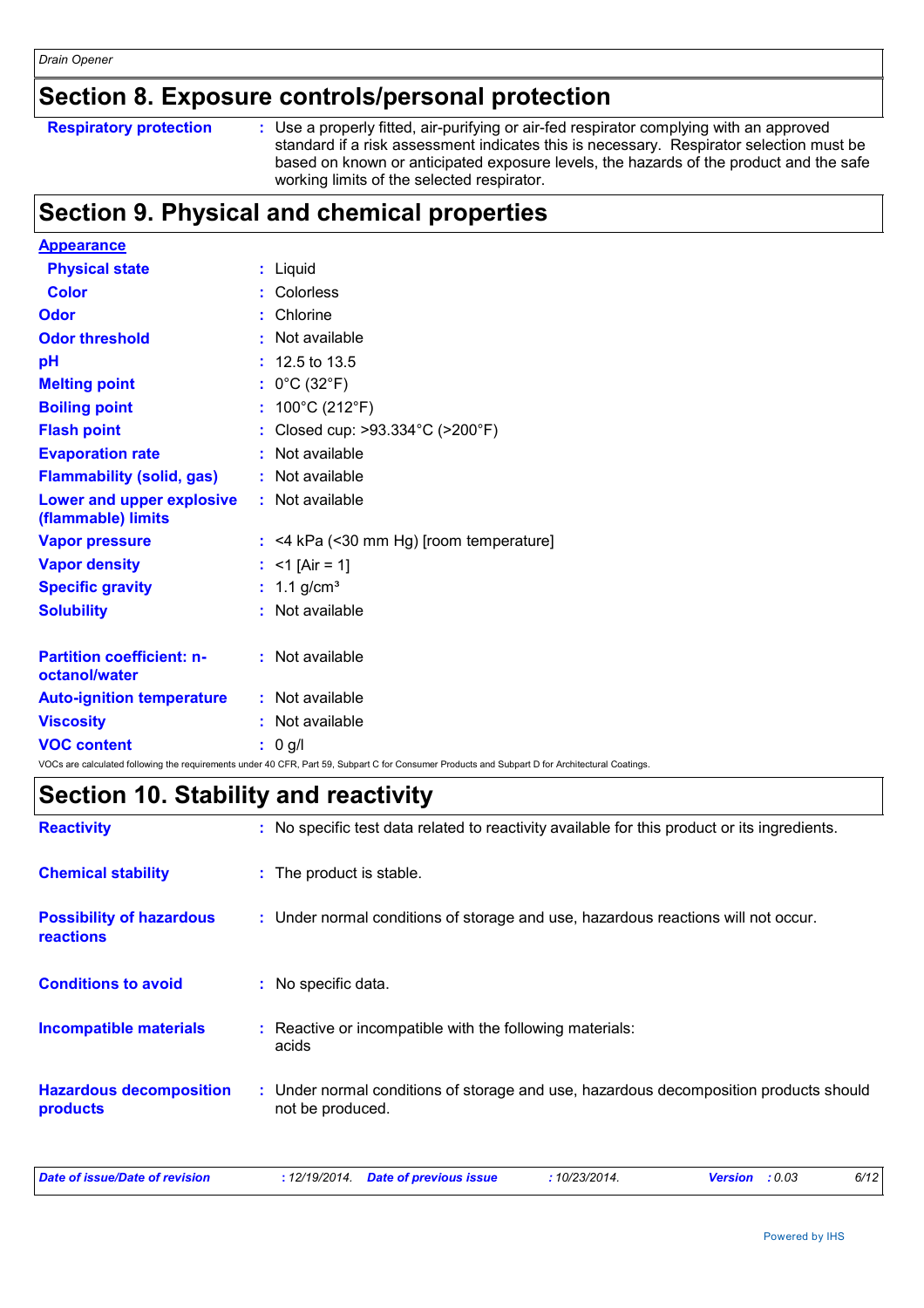## **Section 11. Toxicological information**

#### **Information on toxicological effects**

**Acute toxicity**

| <b>Product/ingredient name</b> | <b>Result</b>                | <b>Species</b> | <b>Dose</b> | <b>Exposure</b> |
|--------------------------------|------------------------------|----------------|-------------|-----------------|
| Sodium hypochlorite, solid     | <b>ILC50 Inhalation Gas.</b> | Rat            | $ 293$ ppm  | 1 hours         |
| sodium hydroxide               | ILD50 Dermal                 | Rabbit         | 1359 mg/kg  |                 |
|                                | LD50 Oral                    | Rat            | $140$ mg/kg |                 |
| potassium hydroxide            | LD50 Oral                    | Rat            | $273$ mg/kg |                 |

#### **Irritation/Corrosion**

| <b>Product/ingredient name</b> | <b>Result</b>            | <b>Species</b> | <b>Score</b> | <b>Exposure</b> | <b>Observation</b>       |
|--------------------------------|--------------------------|----------------|--------------|-----------------|--------------------------|
| Sodium hypochlorite, solid     | Eyes - Mild irritant     | Rabbit         |              | 1.31            |                          |
|                                |                          |                |              | milligrams      |                          |
|                                | Eyes - Moderate irritant | Rabbit         |              | 10 milligrams   |                          |
| sodium hydroxide               | Eyes - Severe irritant   | Monkey         |              | 24 hours 1      |                          |
|                                |                          |                |              | Percent         |                          |
|                                | Eyes - Mild irritant     | Rabbit         |              | 400             |                          |
|                                |                          |                |              | Micrograms      |                          |
|                                | Eyes - Severe irritant   | Rabbit         |              | 24 hours 50     |                          |
|                                |                          |                |              | Micrograms      |                          |
|                                | Eyes - Severe irritant   | Rabbit         |              | 1 Percent       |                          |
|                                | Eyes - Severe irritant   | Rabbit         |              | 0.5 minutes 1   |                          |
|                                |                          |                |              | milligrams      |                          |
|                                | Skin - Mild irritant     | Human          |              | 24 hours 2      |                          |
|                                |                          |                |              | Percent         |                          |
|                                | Skin - Severe irritant   | Rabbit         |              | 24 hours 500    |                          |
|                                |                          |                |              | milligrams      |                          |
| potassium hydroxide            | Eyes - Moderate irritant | Rabbit         |              | 24 hours 1      |                          |
|                                |                          |                |              | milligrams      |                          |
|                                | Skin - Severe irritant   | Guinea pig     |              | 24 hours 50     | $\overline{a}$           |
|                                |                          |                |              | milligrams      |                          |
|                                | Skin - Severe irritant   | Human          |              | 24 hours 50     | $\overline{\phantom{a}}$ |
|                                |                          |                |              | milligrams      |                          |
|                                | Skin - Severe irritant   | Rabbit         |              | 24 hours 50     | $\blacksquare$           |
|                                |                          |                |              | milligrams      |                          |

#### **Sensitization**

Not available.

#### **Mutagenicity**

Not available.

#### **Carcinogenicity**

Not available.

#### **Classification**

| <b>Product/ingredient name</b> | <b>OSHA</b> | <b>IARC</b> | <b>NTP</b> |
|--------------------------------|-------------|-------------|------------|
| Sodium hypochlorite, solid     |             |             |            |

#### **Reproductive toxicity**

Not available.

#### **Teratogenicity**

Not available.

#### **Specific target organ toxicity (single exposure)**

Not available.

| Date of issue/Date of revision | : 12/19/2014 Date of previous issue | 10/23/2014. | <b>Version</b> : 0.03 | 7/12 |
|--------------------------------|-------------------------------------|-------------|-----------------------|------|
|                                |                                     |             |                       |      |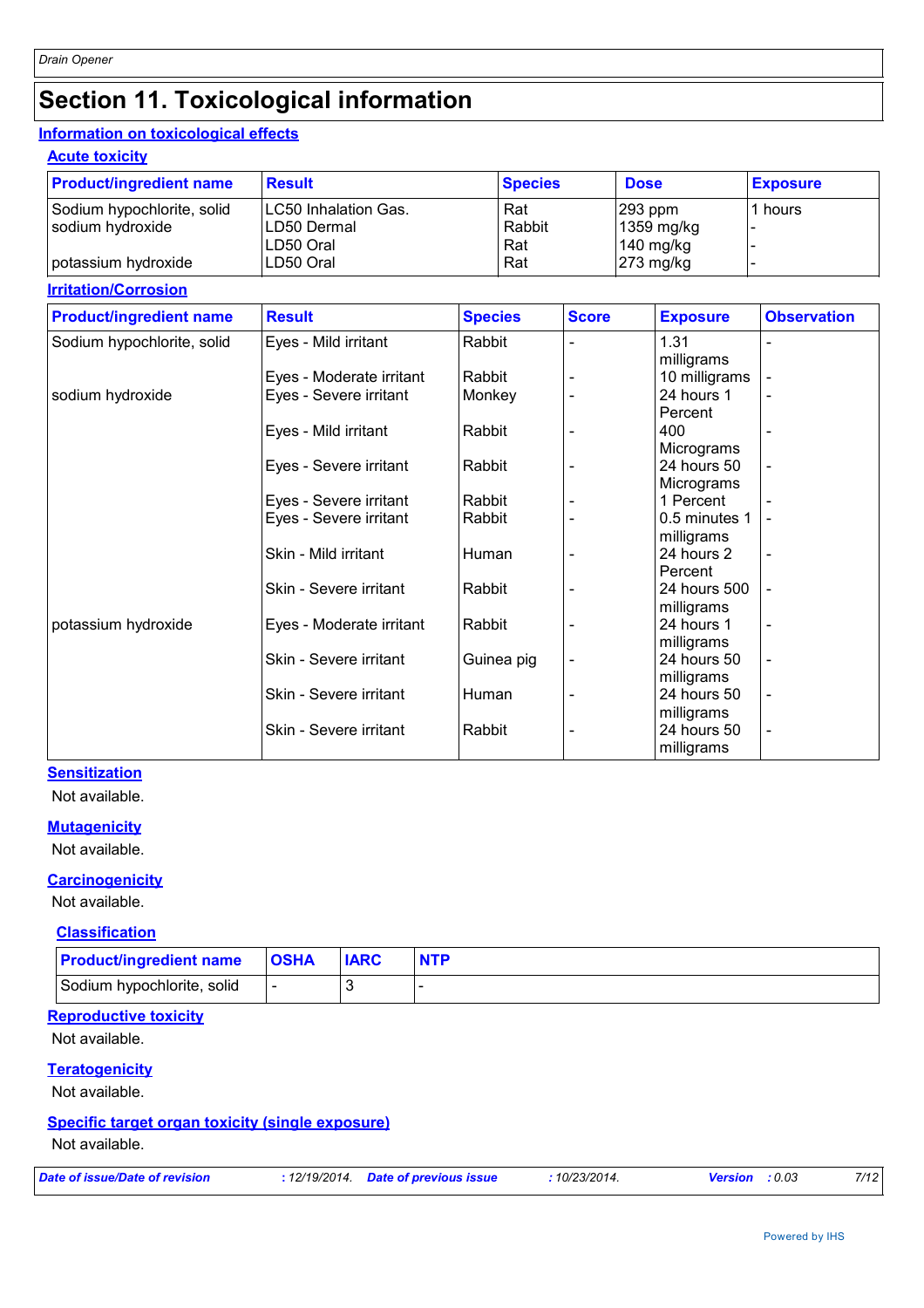## **Section 11. Toxicological information**

**Specific target organ toxicity (repeated exposure)**

Not available.

#### **Aspiration hazard**

Not available.

| routes of exposure                      | : Not available                                                                                                          |
|-----------------------------------------|--------------------------------------------------------------------------------------------------------------------------|
| <b>Potential acute health effects</b>   |                                                                                                                          |
| <b>Eye contact</b>                      | : Causes serious eye damage.                                                                                             |
| <b>Inhalation</b>                       | : Harmful if inhaled. May give off gas, vapor or dust that is very irritating or corrosive to<br>the respiratory system. |
| <b>Skin contact</b>                     | : Causes severe burns.                                                                                                   |
| <b>Ingestion</b>                        | : May cause burns to mouth, throat and stomach.                                                                          |
|                                         | <b>Symptoms related to the physical, chemical and toxicological characteristics</b>                                      |
| <b>Eye contact</b>                      | : Adverse symptoms may include the following:<br>pain<br>watering<br>redness                                             |
| <b>Inhalation</b>                       | : No specific data.                                                                                                      |
| <b>Skin contact</b>                     | : Adverse symptoms may include the following:<br>pain or irritation<br>redness<br>blistering may occur                   |
|                                         | : Adverse symptoms may include the following:                                                                            |
| <b>Ingestion</b>                        | stomach pains                                                                                                            |
|                                         | Delayed and immediate effects and also chronic effects from short and long term exposure                                 |
| <b>Short term exposure</b>              |                                                                                                                          |
| <b>Potential immediate</b><br>effects   | : Not available                                                                                                          |
| <b>Potential delayed effects</b>        | : Not available                                                                                                          |
| <b>Long term exposure</b>               |                                                                                                                          |
| <b>Potential immediate</b><br>effects   | : Not available                                                                                                          |
| <b>Potential delayed effects</b>        | : Not available                                                                                                          |
| <b>Potential chronic health effects</b> |                                                                                                                          |
| Not available.                          |                                                                                                                          |
| <b>General</b>                          | : No known significant effects or critical hazards.                                                                      |
| <b>Carcinogenicity</b>                  | No known significant effects or critical hazards.                                                                        |
| <b>Mutagenicity</b>                     | No known significant effects or critical hazards.                                                                        |
| <b>Teratogenicity</b>                   | No known significant effects or critical hazards.                                                                        |
| <b>Developmental effects</b>            | No known significant effects or critical hazards.                                                                        |

**Acute toxicity estimates**

*Date of issue/Date of revision* **:** *12/19/2014. Date of previous issue : 10/23/2014. Version : 0.03 8/12*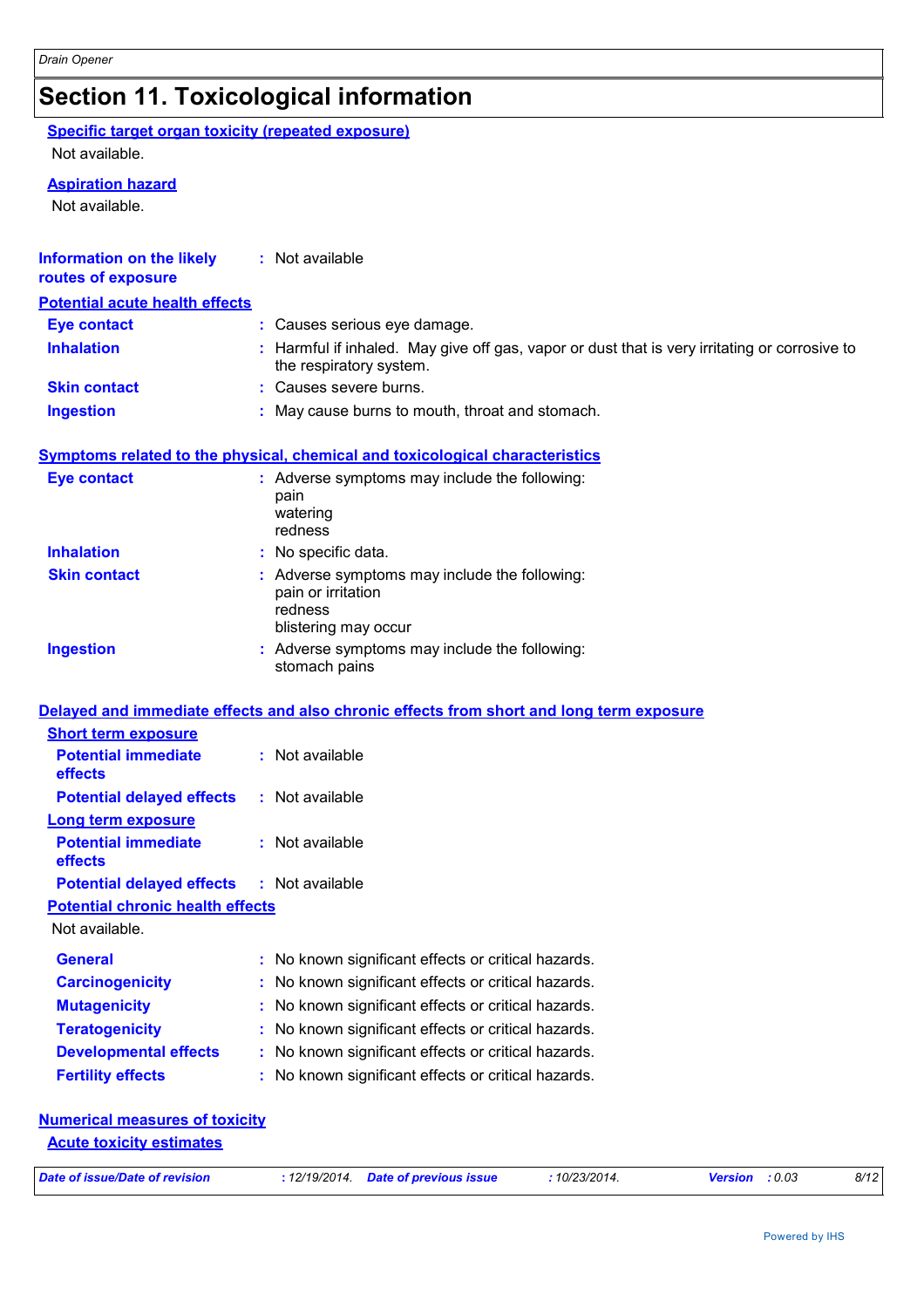**Toxicity**

### **Section 11. Toxicological information**

| Route              | <b>ATE value</b> |
|--------------------|------------------|
| Oral               | 3820.7 mg/kg     |
| Dermal             | 56909.5 mg/kg    |
| Inhalation (gases) | 4507.7 ppm       |

## **Section 12. Ecological information**

| <b>Product/ingredient name</b> | <b>Result</b>                        | <b>Species</b>                                                                | <b>Exposure</b> |
|--------------------------------|--------------------------------------|-------------------------------------------------------------------------------|-----------------|
| Sodium hypochlorite, solid     | Acute EC50 46000 µg/l Marine water   | Algae - Gracilaria tenuistipitata                                             | 4 days          |
|                                | Acute LC50 56400 µg/l Marine water   | Crustaceans - Palaemonetes<br>pugio                                           | 48 hours        |
|                                | Acute LC50 32 µg/l Fresh water       | Daphnia - Daphnia magna                                                       | 48 hours        |
|                                | Acute LC50 32 µg/l Marine water      | Fish - Oncorhynchus kisutch -<br>Juvenile (Fledgling, Hatchling,<br>Weanling) | 96 hours        |
|                                | Chronic NOEC 10000 µg/l Marine water | Algae - Gracilaria tenuistipitata                                             | 4 days          |
|                                | Chronic NOEC 0.1 ppm Fresh water     | Fish - Cyprinus carpio - Young                                                | 30 days         |
| sodium hydroxide               | Acute EC50 40.38 mg/l Fresh water    | Crustaceans - Ceriodaphnia<br>dubia - Neonate                                 | 48 hours        |
|                                | Acute LC50 125 ppm Fresh water       | Fish - Gambusia affinis - Adult                                               | 96 hours        |
| potassium hydroxide            | Acute LC50 80 ppm Fresh water        | Fish - Gambusia affinis - Adult                                               | 96 hours        |

#### **Persistence and degradability**

Not available.

#### **Bioaccumulative potential**

Not available.

#### **Soil/water partition coefficient (KOC) :** Not available **Mobility in soil**

**Other adverse effects** : No known significant effects or critical hazards.

### **Section 13. Disposal considerations**

The generation of waste should be avoided or minimized wherever possible. Disposal of this product, solutions and any by-products should at all times comply with the requirements of environmental protection and waste disposal legislation and any regional local authority requirements. Dispose of surplus and non-recyclable products via a licensed waste disposal contractor. Waste should not be disposed of untreated to the sewer unless fully compliant with the requirements of all authorities with jurisdiction. Waste packaging should be recycled. Incineration or landfill should only be considered when recycling is not feasible. This material and its container must be disposed of in a safe way. Care should be taken when handling emptied containers that have not been cleaned or rinsed out. Empty containers or liners may retain some product residues. Avoid dispersal of spilled material and runoff and contact with soil, waterways, drains and sewers. **Disposal methods :**

| Date of issue/Date of revision |  | : 12/19/2014 Date of previous issue | 10/23/2014. | <b>Version</b> : 0.03 |  | 9/12 |
|--------------------------------|--|-------------------------------------|-------------|-----------------------|--|------|
|--------------------------------|--|-------------------------------------|-------------|-----------------------|--|------|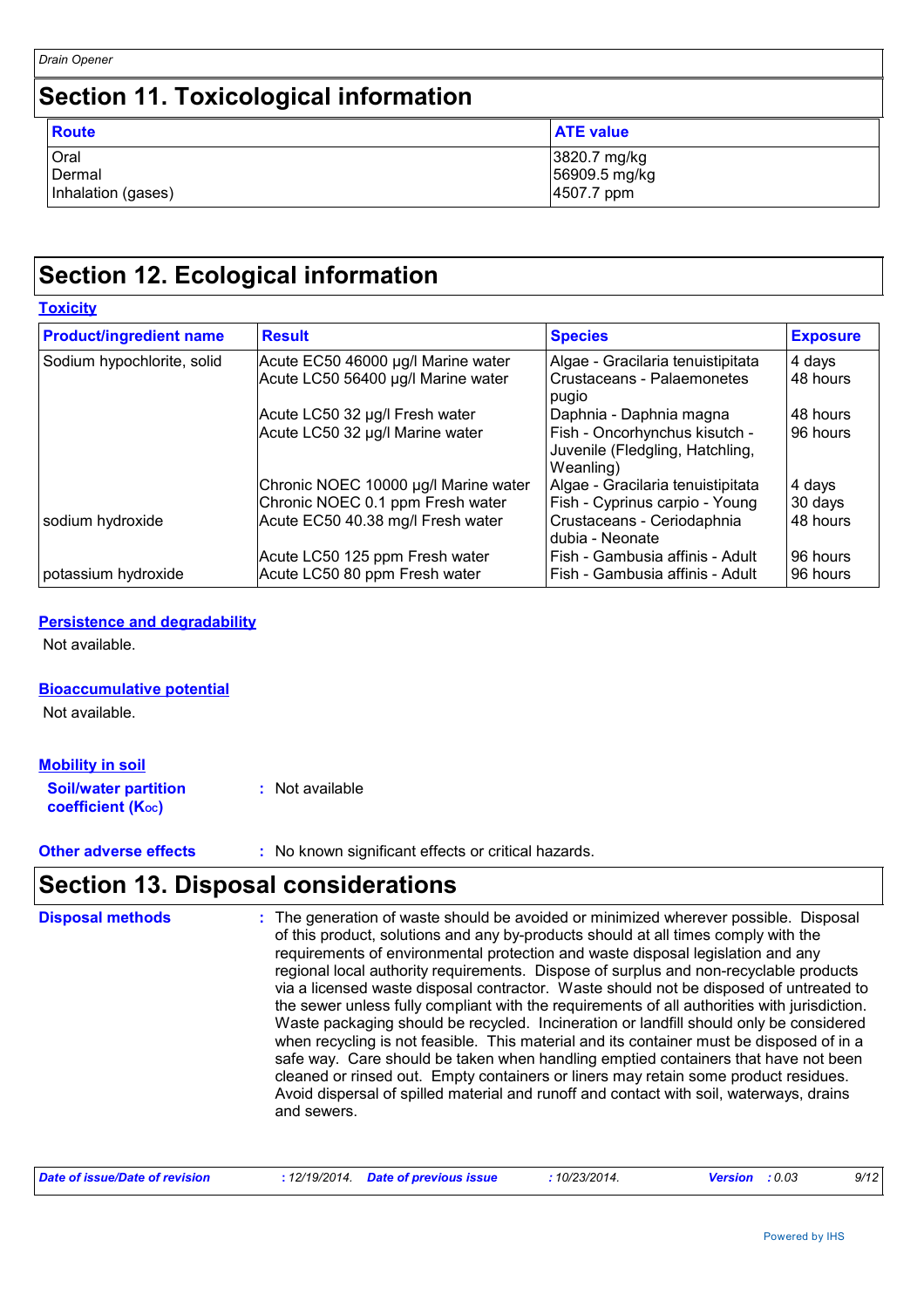## **Section 14. Transport information**

|                                        | <b>DOT Classification</b>                                                          | <b>IMDG</b>                                                                                                | <b>IATA</b>                                                                                                                |
|----------------------------------------|------------------------------------------------------------------------------------|------------------------------------------------------------------------------------------------------------|----------------------------------------------------------------------------------------------------------------------------|
| <b>UN number</b>                       | <b>UN1719</b>                                                                      | <b>UN1719</b>                                                                                              | <b>UN1719</b>                                                                                                              |
| <b>UN proper shipping</b><br>name      | Caustic Alkali Liquid, N.O.<br>S.<br>(Sodium hypochlorite,<br>Potassium hydroxide) | Caustic Alkali Liquid, N.O.<br>S.<br>(Sodium hypochlorite,<br>Potassium hydroxide)                         | Caustic Alkali Liquid, N.O.S.<br>(Sodium hypochlorite,<br>Potassium hydroxide)                                             |
| <b>Transport hazard</b><br>class(es)   | 8<br>CORROSIV                                                                      | 8<br>$\bigstar_{2}$<br>∋ گ'                                                                                | 8<br>≵2                                                                                                                    |
| <b>Packing group</b>                   | III                                                                                | Ш                                                                                                          | $\mathbf{III}$                                                                                                             |
| <b>Environmental</b><br><b>hazards</b> | No.                                                                                | Yes.                                                                                                       | Yes.                                                                                                                       |
| <b>Additional</b><br>information       |                                                                                    | The marine pollutant mark<br>is not required when<br>transported in sizes of $\leq 5$<br>L or $\leq$ 5 kg. | The environmentally<br>hazardous substance mark<br>is not required when<br>transported in sizes of ≤5 L<br>or $\leq 5$ kg. |

**Special precautions for user : Transport within user's premises: always transport in closed containers that are** upright and secure. Ensure that persons transporting the product know what to do in the event of an accident or spillage.

**Transport in bulk according :** Not available. **to Annex II of MARPOL 73/78 and the IBC Code**

## **Section 15. Regulatory information**

**U.S. Federal regulations :**

**United States inventory (TSCA 8b)**: All components are listed or exempted.

**Clean Air Act Section 112 (b) Hazardous Air :** Not listed

#### **Pollutants (HAPs)**

**SARA 311/312**

**Classification :** Immediate (acute) health hazard

#### **Composition/information on ingredients**

| <b>Name</b>                | $\frac{9}{6}$ | <b>Fire</b> | <b>Sudden</b><br>hazard release of<br><b>pressure</b> | <b>Reactive</b> | <b>Immediate</b><br>(acute)<br>health<br>hazard | <b>Delayed</b><br>(chronic)<br>health<br>hazard |
|----------------------------|---------------|-------------|-------------------------------------------------------|-----------------|-------------------------------------------------|-------------------------------------------------|
| Sodium hypochlorite, solid | - 5           | INo.        | No.                                                   | No.             | Yes.                                            | No.                                             |
| sodium hydroxide           | 1 - 5         | No.         | No.                                                   | No.             | Yes.                                            | No.                                             |
| potassium hydroxide        | 1 - 5         | No.         | No.                                                   | No.             | Yes.                                            | No.                                             |

#### **State regulations**

**International regulations**

| Date of issue/Date of revision | : 12/19/2014 Date of previous issue | .10/23/2014. | <b>Version</b> : 0.03 | 10/12 |
|--------------------------------|-------------------------------------|--------------|-----------------------|-------|
|                                |                                     |              |                       |       |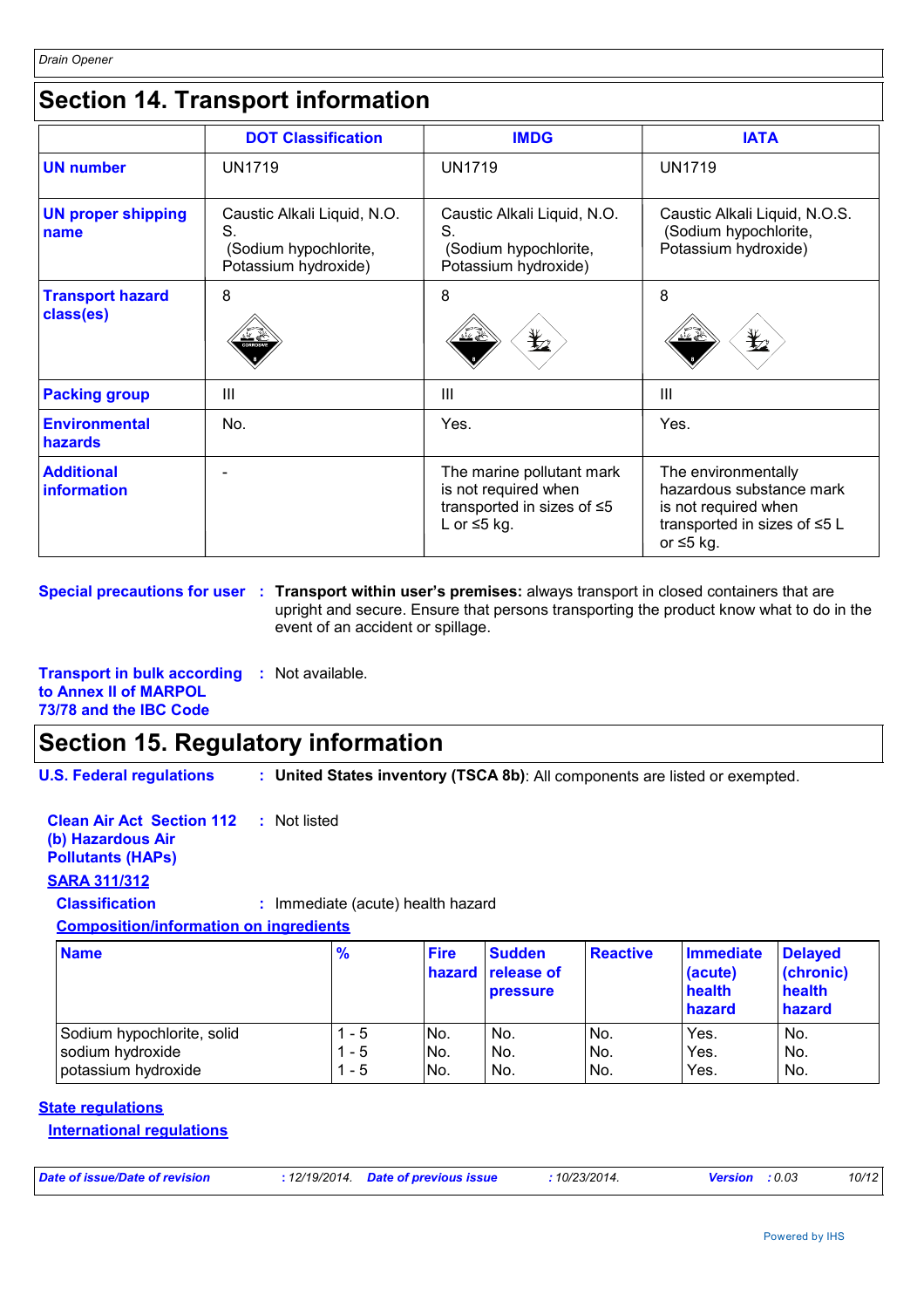## **Section 15. Regulatory information**

**Canada inventory :** All components are listed or exempted.

### **Section 16. Other information**

**Hazardous Material Information System (U.S.A.)**



**Caution: HMIS® ratings are based on a 0-4 rating scale, with 0 representing minimal hazards or risks, and 4 representing significant hazards or risks Although HMIS® ratings are not required on SDSs under 29 CFR 1910. 1200, the preparer may choose to provide them. HMIS® ratings are to be used with a fully implemented HMIS® program. HMIS® is a registered mark of the National Paint & Coatings Association (NPCA). HMIS® materials may be purchased exclusively from J. J. Keller (800) 327-6868.**

**The customer is responsible for determining the PPE code for this material.**

#### **National Fire Protection Association (U.S.A.)**



**Reprinted with permission from NFPA 704-2001, Identification of the Hazards of Materials for Emergency Response Copyright ©1997, National Fire Protection Association, Quincy, MA 02269. This reprinted material is not the complete and official position of the National Fire Protection Association, on the referenced subject which is represented only by the standard in its entirety.**

**Copyright ©2001, National Fire Protection Association, Quincy, MA 02269. This warning system is intended to be interpreted and applied only by properly trained individuals to identify fire, health and reactivity hazards of chemicals. The user is referred to certain limited number of chemicals with recommended classifications in NFPA 49 and NFPA 325, which would be used as a guideline only. Whether the chemicals are classified by NFPA or not, anyone using the 704 systems to classify chemicals does so at their own risk.**

| <b>History</b>                    |                                                                                                                                                                                                                                                                                                                                                                                                                                                                                                                                                                         |
|-----------------------------------|-------------------------------------------------------------------------------------------------------------------------------------------------------------------------------------------------------------------------------------------------------------------------------------------------------------------------------------------------------------------------------------------------------------------------------------------------------------------------------------------------------------------------------------------------------------------------|
| Date of printing                  | : 12/19/2014.                                                                                                                                                                                                                                                                                                                                                                                                                                                                                                                                                           |
| Date of issue/Date of<br>revision | : 12/19/2014.                                                                                                                                                                                                                                                                                                                                                                                                                                                                                                                                                           |
| Date of previous issue            | : 10/23/2014.                                                                                                                                                                                                                                                                                                                                                                                                                                                                                                                                                           |
| <b>Key to abbreviations</b>       | $\therefore$ ATE = Acute Toxicity Estimate<br>BCF = Bioconcentration Factor<br>GHS = Globally Harmonized System of Classification and Labelling of Chemicals<br>IATA = International Air Transport Association<br>IBC = Intermediate Bulk Container<br><b>IMDG = International Maritime Dangerous Goods</b><br>LogPow = logarithm of the octanol/water partition coefficient<br>MARPOL 73/78 = International Convention for the Prevention of Pollution From Ships,<br>1973 as modified by the Protocol of 1978. ("Marpol" = marine pollution)<br>$UN = United Nations$ |
| <b>References</b>                 | : Not available                                                                                                                                                                                                                                                                                                                                                                                                                                                                                                                                                         |

**Indicates information that has changed from previously issued version.**

#### **Notice to reader**

| Date of issue/Date of revision | : 12/19/2014 Date of previous issue |  | 10/23/2014. | <b>Version</b> : 0.03 |  | 11/12 |
|--------------------------------|-------------------------------------|--|-------------|-----------------------|--|-------|
|--------------------------------|-------------------------------------|--|-------------|-----------------------|--|-------|